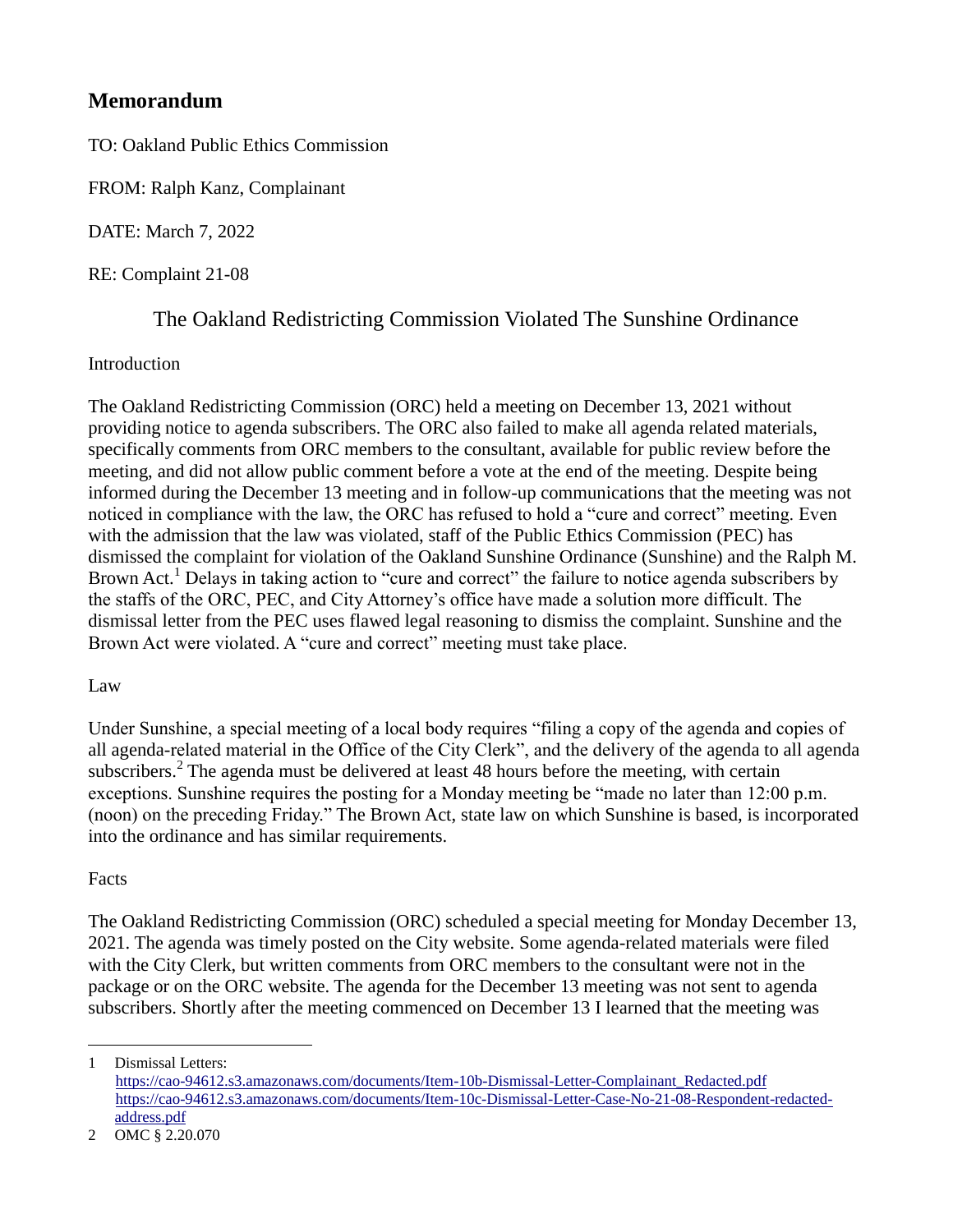taking place. I joined the meeting on Zoom and when there was opportunity to speak I raised the issue that the meeting had not been properly noticed. The response from staff indicated that the agenda had not been sent to subscribers.

On December 14, 2021 I emailed Corey Alvin, the staff for the ORC pointing out the problems with the previous night's meeting. Receiving no response, I filed a complaint with the Public Ethics Commission (PEC) on December 23, 2021 alleging "(a)genda Subscribers were not sent the agenda for the December 13, 2021 meeting. Also agenda related materials, specifically comments by commission members to the consultants were not available for review by the public." I followed up with an email to PEC Executive Director Whitney Barazoto on December 29, 2021 asking what was being done to cure and correct the problems with the notice for the December 13 meeting.

Mitesh Bhakta, the City Attorney staffing the ORC, emailed me on January 3, 2022 stating the agenda and agenda-related materials had been posted on December 9 and further stated, "(i)t is our understanding that the agenda was emailed to subscriber list. Staff has been unable to determine why you did not receive the agenda." Bhakta also asserted "The Oakland Municipal Code Section 2.20.090(D) provides that even if you did not receive the agenda as a subscriber to the distribution list, the meeting does not need to be noticed again or reconvened:

2.20.090(D) Notwithstanding any other provision of this ordinance, the failure of an agenda subscriber to timely receive the agenda or agenda-related material pursuant to this section shall not constitute grounds for invalidation of the actions of the local body taken at the meeting for which the agenda or the agenda-related material was not timely received.

I responded in an email to Bhakta on January 4 stating that I had confirmed with other agenda subscribers that the agenda had not been received. "With regard to the cited portion of the Sunshine Ordinance, this only applies if the agenda was actually sent. This section of the Sunshine Ordinance is directed to mailing of agendas, but email is no different. If the agenda is not sent to subscribers then a cure and correct meeting must occur. You need more than an 'understanding' that the agenda was sent to subscribers. There must be a record. Beyond the failure to send the agenda to agenda subscribers, on December 13 the Commission also failed to allow public comment after the creation of the two maps, which is also a violation that requires a cure and correct. Given redistricting only takes place once every ten years it would seem prudent to make sure legal procedures are followed."

Whitney Barazoto replied to my email on January 13 stating preliminary review by staff had begun. I replied to her on January 14; "at the December 13 meeting of the Redistricting Commission staff could not say the agenda was sent to agenda subscribers. The City Attorney's Writ to the court about this issue references the December 13 meeting claiming what occurred at the meeting was legitimate. The decisions made at the December 13 meeting have impacted everything that has occurred since. Any further delay in correcting the error makes it more difficult to clean up the problem. A preliminary review does not fix the problem."

On February 25, 2022 PEC staff sent letters to me and the ORC stating they were dismissing the complaint because I attended the meeting.

Analysis

The PEC analysis complicates what is in fact a simple matter; the agenda was not sent to agenda subscribers. The failure to send the agenda to agenda subscribers is a clear violation of both Sunshine